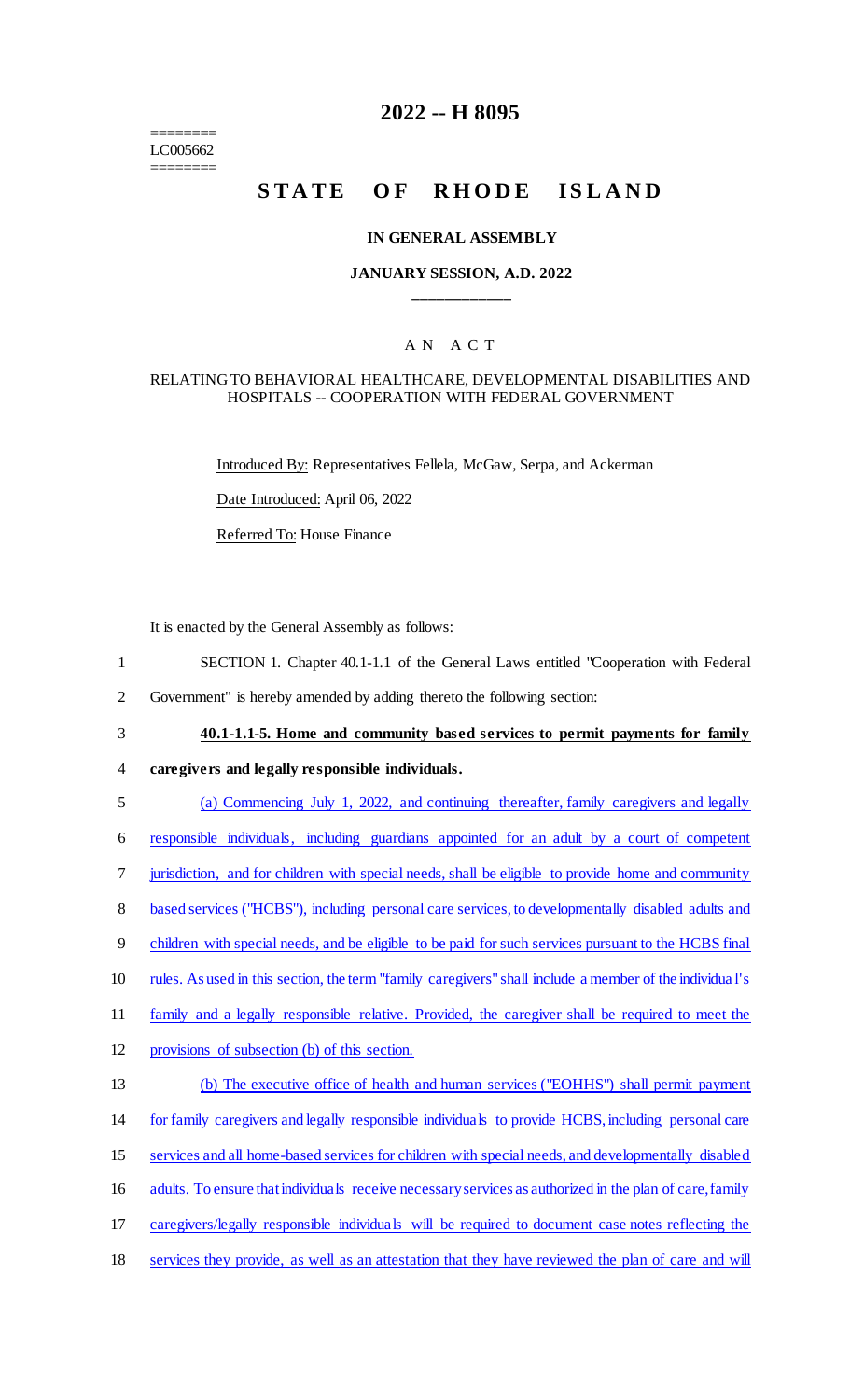provide the supports in the plan to the extent possible given the public health emergency and will

2 identify safe alternatives where necessary and possible. To ensure that payments are made for

services rendered, EOHHS will utilize the self-directed plan process. Under this process,

4 individuals who self-direct their services shall go through a fiscal intermediary agency, which

- reviews employment paperwork and time sheets submitted by the parent/guardian.
- (c) The EOHHS is directed to ensure that federal financial participation is used to the maximum extent allowable to provide coverage pursuant to this section, and that state-only funds

will be used only if federal financial participation is not available. To the extent the EOHHS

- determines it necessary to implement the provisions of this section, the EOHHS is authorized to
- pursue a Medicaid section 1115 demonstration waiver request and renewal to seek a waiver of the
- compliance provisions of 42 U.S.C. section 1396d(a) ("definitions").
- SECTION 2. Rhode Island Medicaid Reform Act of 2008 Joint Resolution.
- WHEREAS, The General Assembly enacted Chapter 12.4 of Title 42 entitled "The Rhode Island Medicaid Reform Act of 2008"; and
- WHEREAS, A legislative enactment is required pursuant to Rhode Island General Laws § 42-12.4-1, et seq.; and
- WHEREAS, Rhode Island General Laws § 42-7.2-5(3)(i) provides that the secretary of the executive office of health and human services ("executive office") is responsible for the review and coordination of any Medicaid section 1115 demonstration waiver requests and renewals as well as any initiatives and proposals requiring amendments to the Medicaid state plan or category II or III changes as described in the demonstration, "with potential to affect the scope, amount, or duration of publicly-funded health care services, provider payments or reimbursements, or access to or the availability of benefits and services provided by Rhode Island general and public laws"; and

 WHEREAS, In pursuit of a more cost-effective consumer choice system of care that is fiscally sound and sustainable, the secretary requests legislative approval of the following proposals to amend the demonstration; and

 WHEREAS, Implementation of adjustments may require amendments to the Rhode Island's Medicaid state plan and/or section 1115 waiver under the terms and conditions of the demonstration. Further, adoption of new or amended rules, regulations and procedures may also be required:

 (a) Section 1115 demonstration waiver – extension request. The executive office proposes to seek approval from the federal centers for Medicare and Medicaid services ("CMS") to extend the Medicaid section 1115 demonstration waiver as authorized in Rhode Island General Laws chapter 12.4 of title 42. In the Medicaid section 1115 demonstration waiver extension request due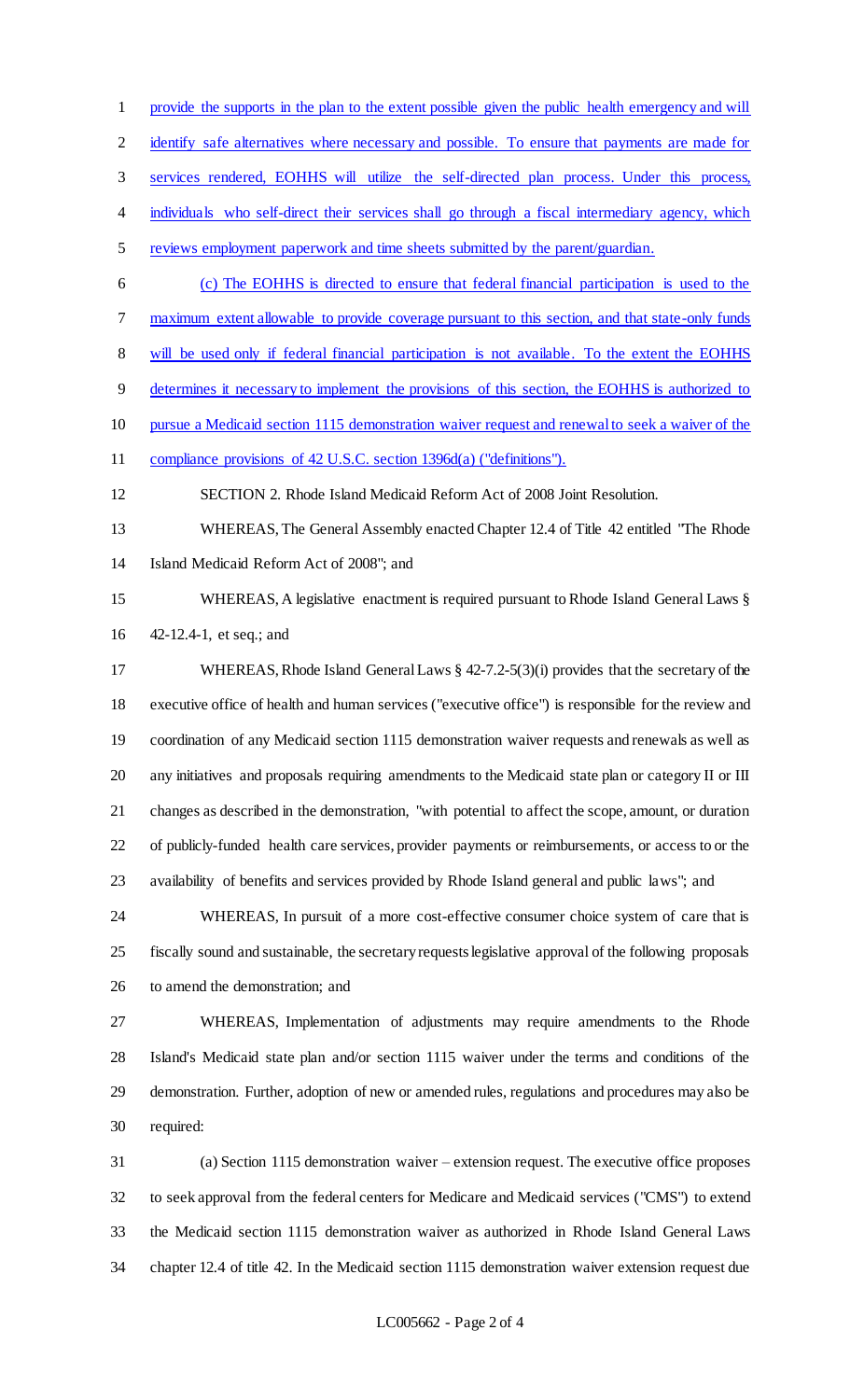to CMS by December 31, 2022, in addition to maintaining existing Medicaid section 1115 demonstration waiver authorities, the executive office proposes to seek a Medicaid section 1115 demonstration waiver request and renewal to a seek waiver of the compliance provisions of 42 U.S.C. section 1396d(a) ("definitions"), as set forth in subsection (b) of this resolution.

 (b) Home and community based services ("HBCS"). The executive office proposes to permit payment for family caregivers and legally responsible individuals, to provide HCBS, including personal care services and all home-based services for children with special needs, and developmentally disabled adults. To ensure that individuals receive necessary services as authorized in the plan of care, family caregivers/legally responsible individuals will be required to document case notes reflecting the services they provide, as well as an attestation that they have reviewed the plan of care and will provide the supports in the plan to the extent possible given the public health emergency and will identify safe alternatives where necessary and possible. To ensure that payments are made for services rendered, EOHHS will utilize the self-directed plan process. Under this process, individuals who self-direct their services go through a fiscal intermediary agency, which reviews employment paperwork and time sheets submitted by the parent/guardian. As used in this section, the term "family caregivers" may include a member of the individua l's family and a legally responsible relative; now, therefore be it

 RESOLVED, That the general assembly hereby approves the proposals stated above in the recitals; and be it further;

 RESOLVED, That the secretary of the executive office of health and human services is authorized to pursue and implement any waiver amendments, state plan amendments, and/or changes to the applicable department's rules, regulations and procedures approved herein and as authorized by chapter 12.4 of title 42; and be it further;

RESOLVED, That this joint resolution shall take effect upon passage.

SECTION 3. This act shall take effect upon passage.

======== LC005662 ========